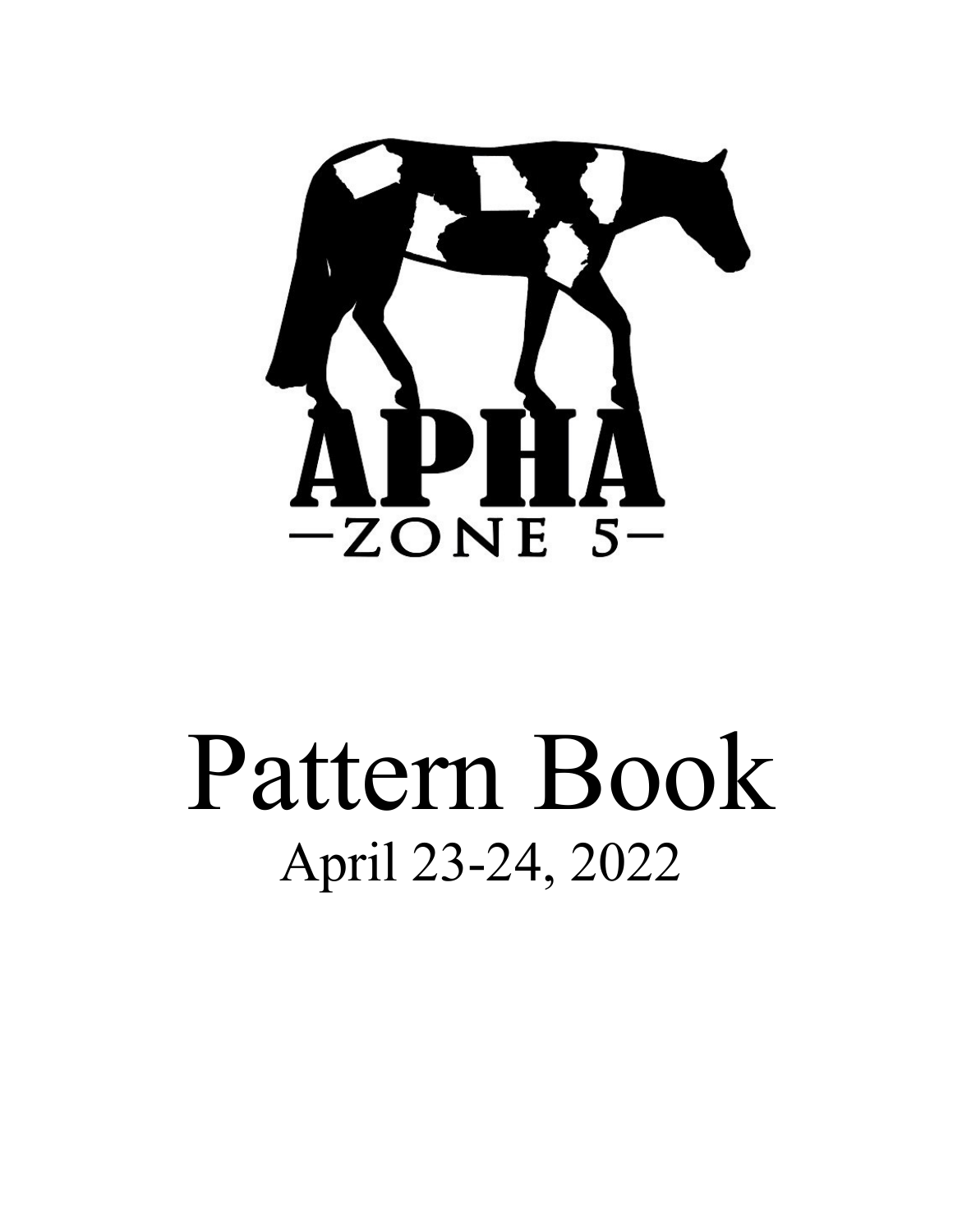# Showmanship Limited Novice Non Pro



Be Ready at Cone A

- 1. Trot from A to B.
- 2. Break to walk at B and walk approximately 2 horse lengths
- 3. Trot 2 square corners
- 4. Stop with Hip at the judge.
- 5. Perform 180 turn.
- 6. Set up for Inspection
- 7. Back approximately 1 horse length
- 8. Perform 180 turn and trot to exit

Pattern is complete after you trot 2 horse lengths.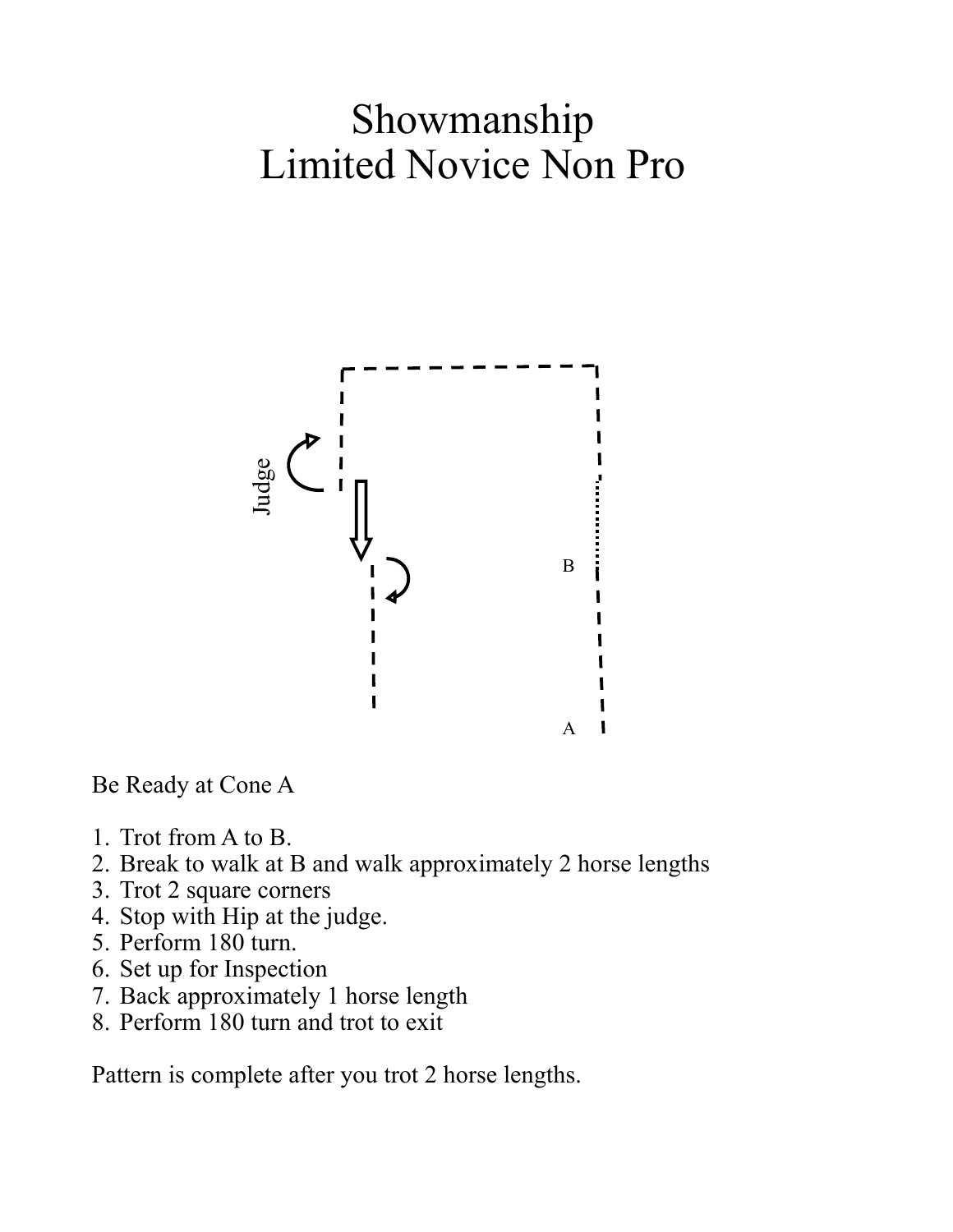# Showmanship Limited Non Pro



Be Ready at Cone A

- 1. Trot from A to B.
- 2. Break to walk at B and walk approximately 2 horse lengths
- 3. Trot 2 square corners.
- 4. Stop with Hip at the judge.
- 5. Perform 1 1/2 turn.
- 6. Set up for Inspection
- 7. Back approximately 1 horse length.
- 8. 180 turn and trot out.

Pattern is complete after trotting 2 horse lengths.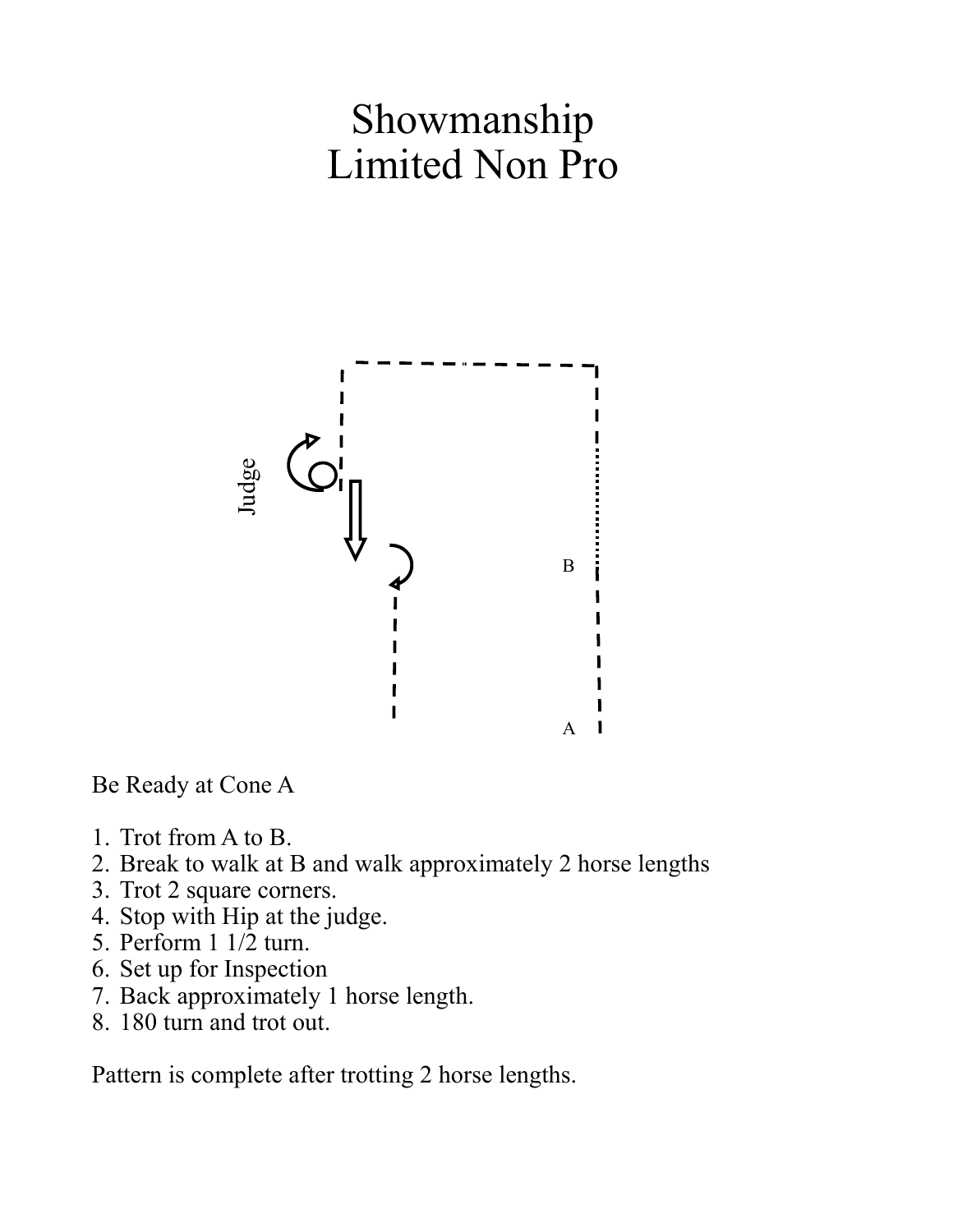# Showmanship Amateur Walk Trot



Be Ready at Cone A

- 1. Walk to B.
- 2. Stop. Perform 360 degree turn.
- 3. Walk one square corner and half the line.
- 4. Extended walk one square corner.
- 5. Stop with Hip on the Judge
- 6. Set Up for Inspection
- 7. Back 1 horse length.
- 8. Walk Out.

Pattern is complete after you walk past the judge.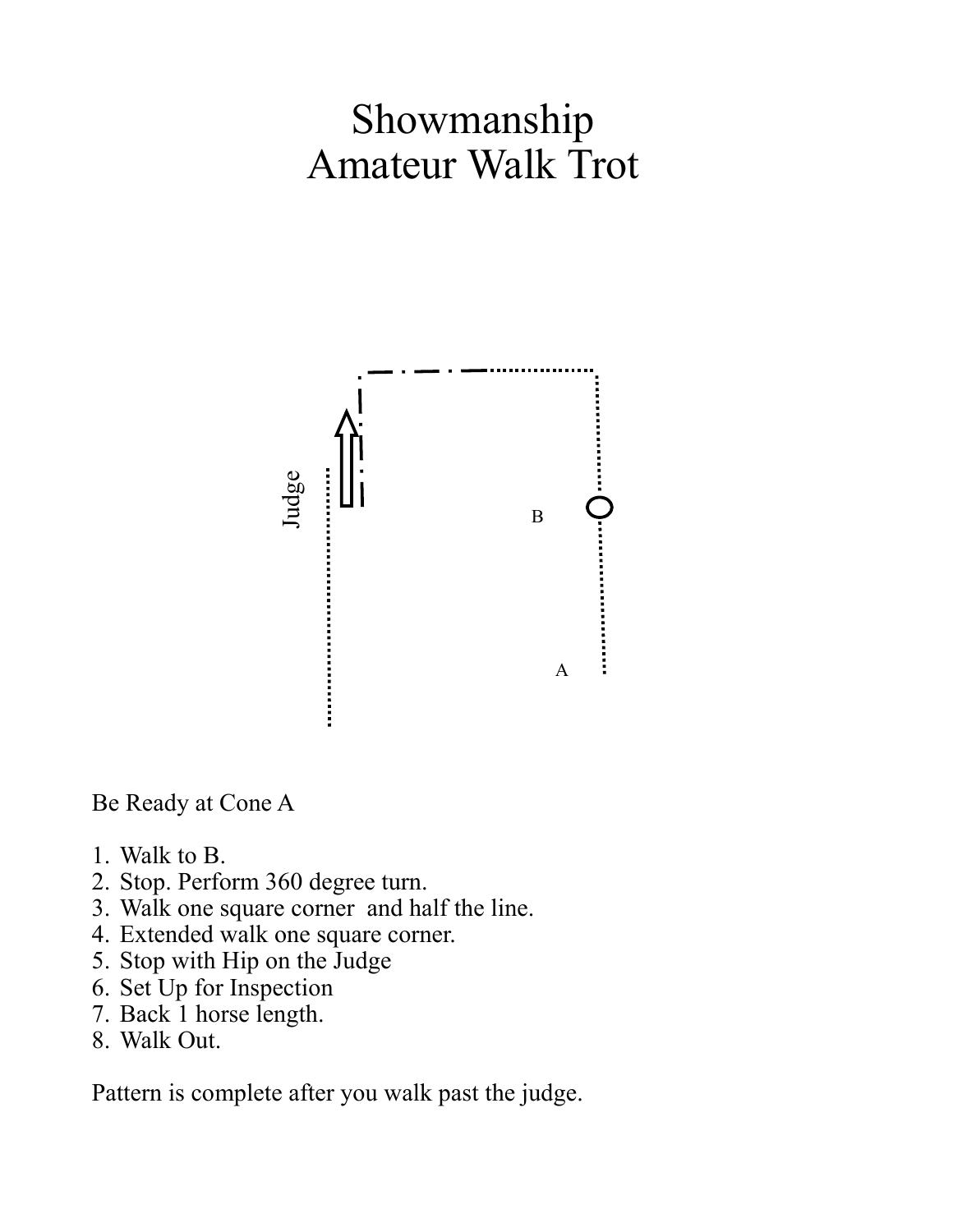#### Showmanship Youth Walk Trot



Be Ready at Cone A

- 1. Trot from A to B
- 2. Break to walk at B and walk to Judge.
- 3. Set Up for Inspection
- 4. Back 1 horse length.
- 5. 270 turn and trot out

Pattern is complete after you trot 2 horse lengths.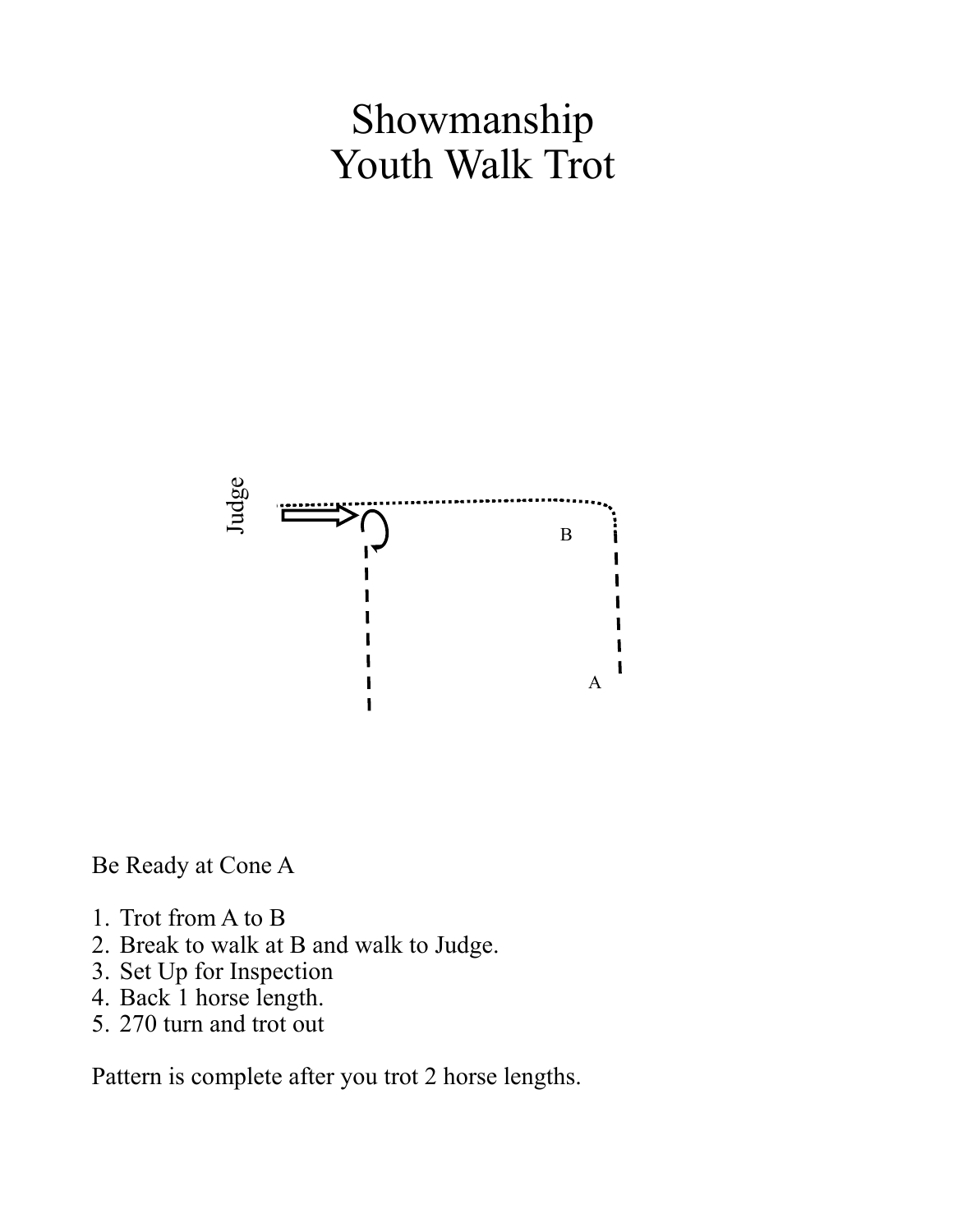# Showmanship All Novice and Yth 13&u



Be Ready at Cone A

- 1. Trot from A to B.
- 2. Break to walk at B and walk approximately 2 horse lengths
- 3. Stop 360 turn.
- 4. Trot 2 square corners
- 5. Stop with Hip at the judge.
- 6. Perform 180 turn.
- 7. Set up for Inspection
- 8. Back approximately 1 horse length
- 9. Perform 180 turn and trot to exit

Pattern is complete after you trot 2 horse lengths.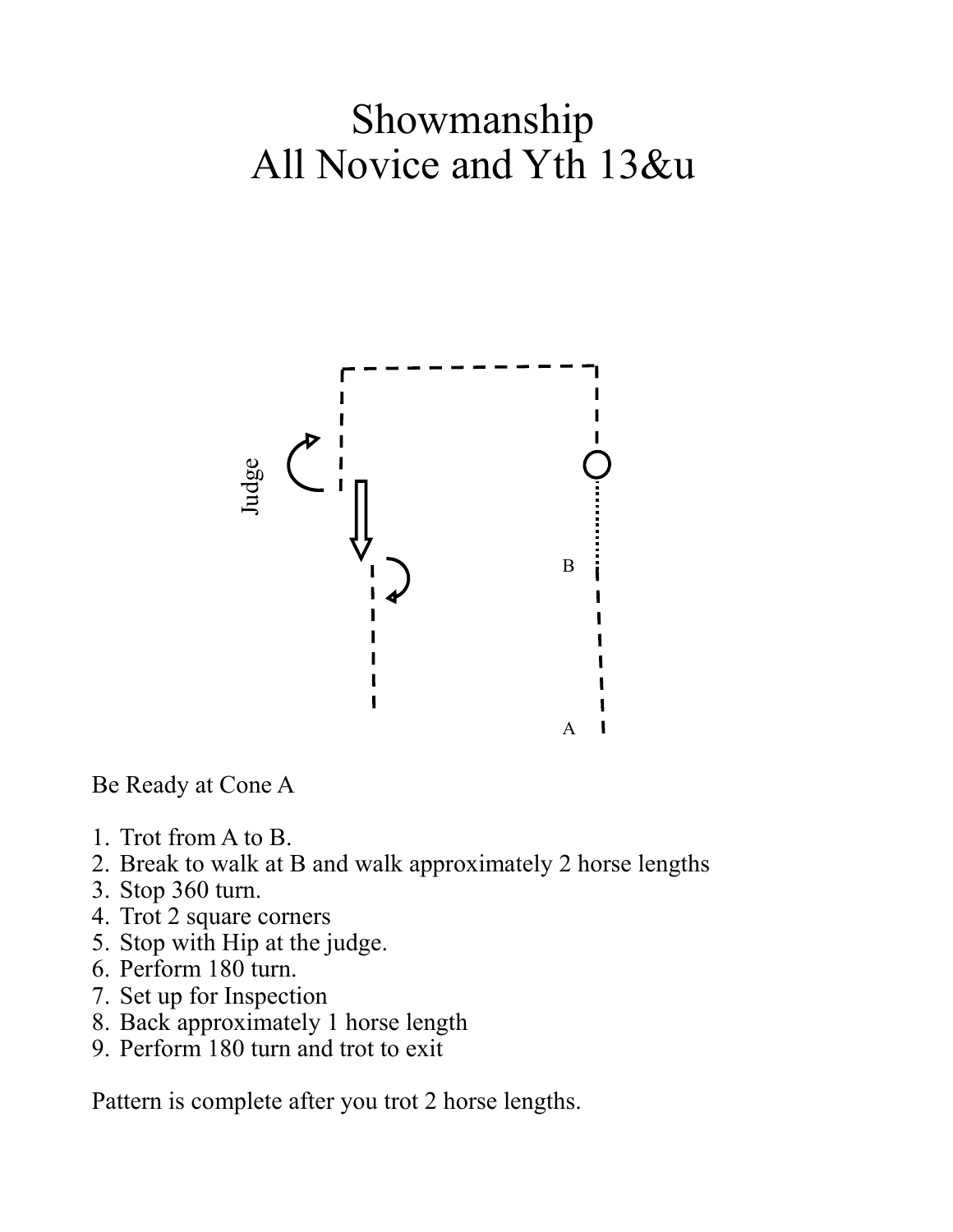# Showmanship Amateur and Yth 18&u



Be Ready at Cone A

- 1. Trot from A to B.
- 2. Break to walk at B and walk approximately 2 horse lengths
- 3. Stop 360 pivot.
- 4. Extended Trot 1 square corner and half the line.
- 5. Collect trot and Trot 1 square corner.
- 6. Stop with Hip at the judge.
- 7. Perform 180 turn.
- 8. Set up for Inspection
- 9. Back a corner.

Pattern is complete after the back. Trot out.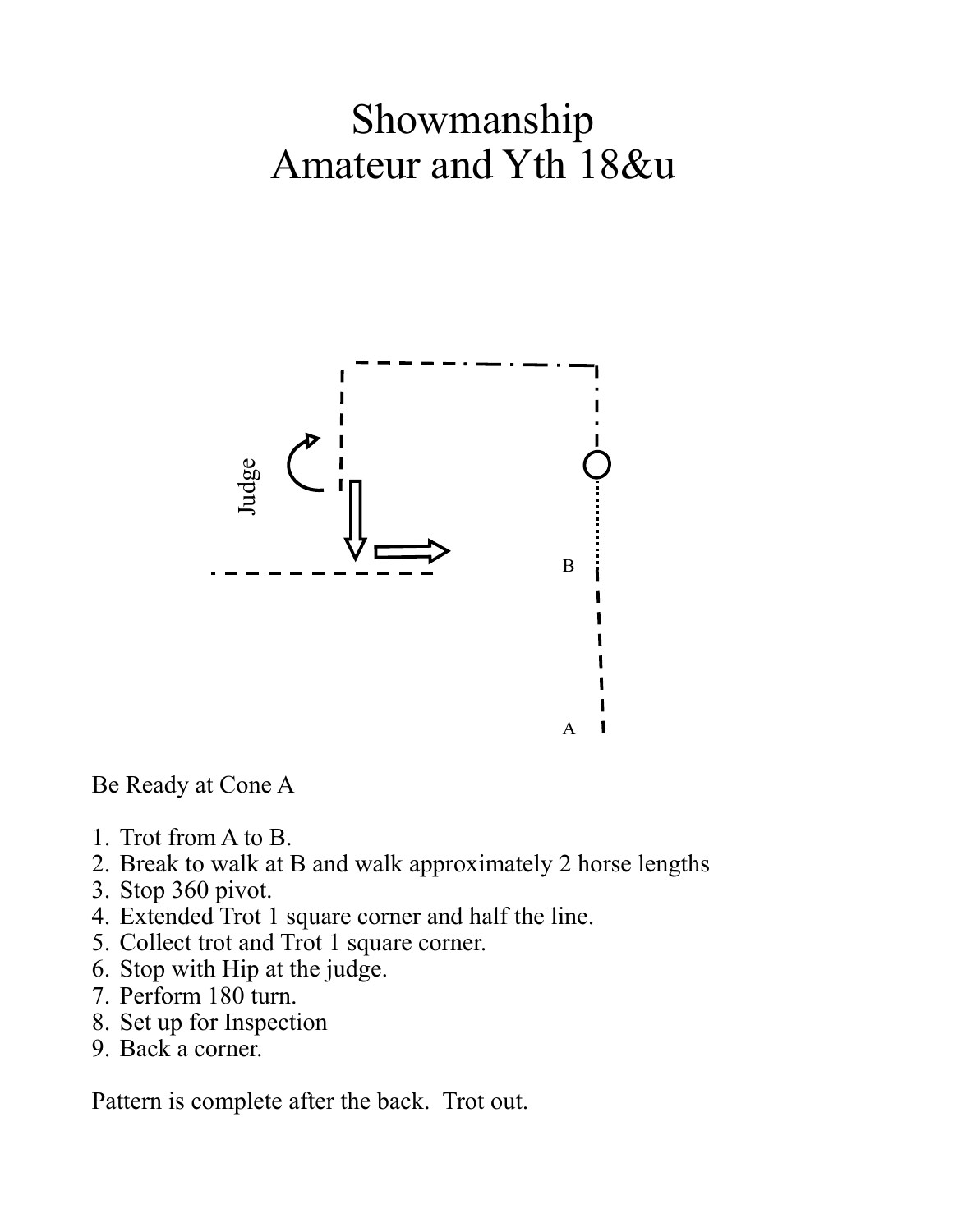

- 1. Walk at least 15 feet from start cone to the first marker, as drawn, transition to jog, jog over log.
- 2. Transition to left lead and lope around end.
- 3. First line change.
- 4. Second line change, lope around end of arena
- 5. First crossing change.
- 6. Second crossing change.
- 7. Lope over log.
- 8. Third crossing change.
- 9. Fourth crossing change.
- 10. Lope up the center, stop and back.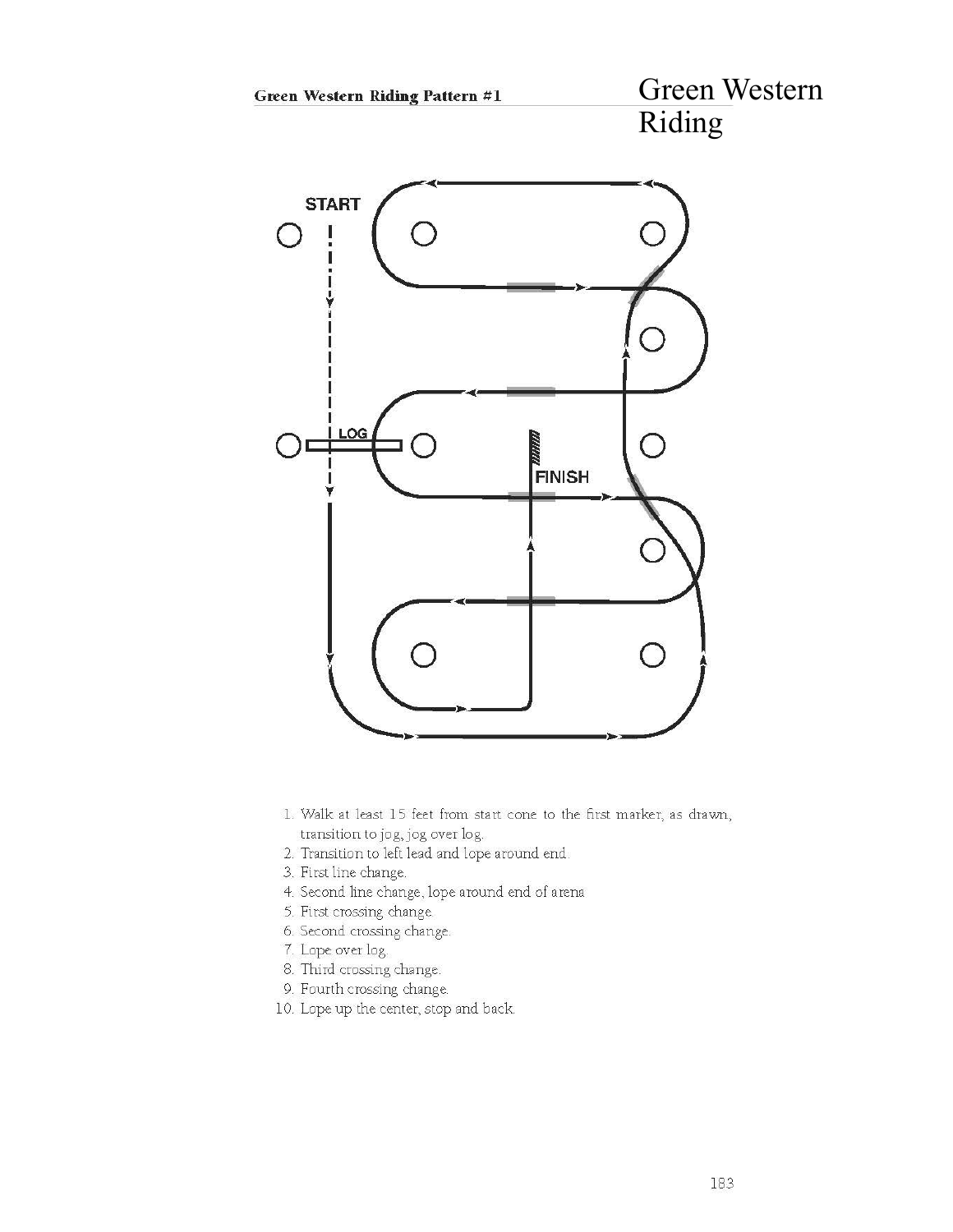

Recommended for small arenas.

- 1. Walk at least 15 feet from the start cone to the first marker, as drawn, transition to jog, jog over log.
- 2. Transition to the lope, on the left lead.
- 3. First line change.
- 4. Second line change.
- 5. Third line change.
- 6. Fourth line change.
- 7. First crossing change.
- 8. Lope over log.
- 9. Second crossing change.
- 10. Third crossing change.
- 11. Fourth crossing change.
- 12. Lope, stop and back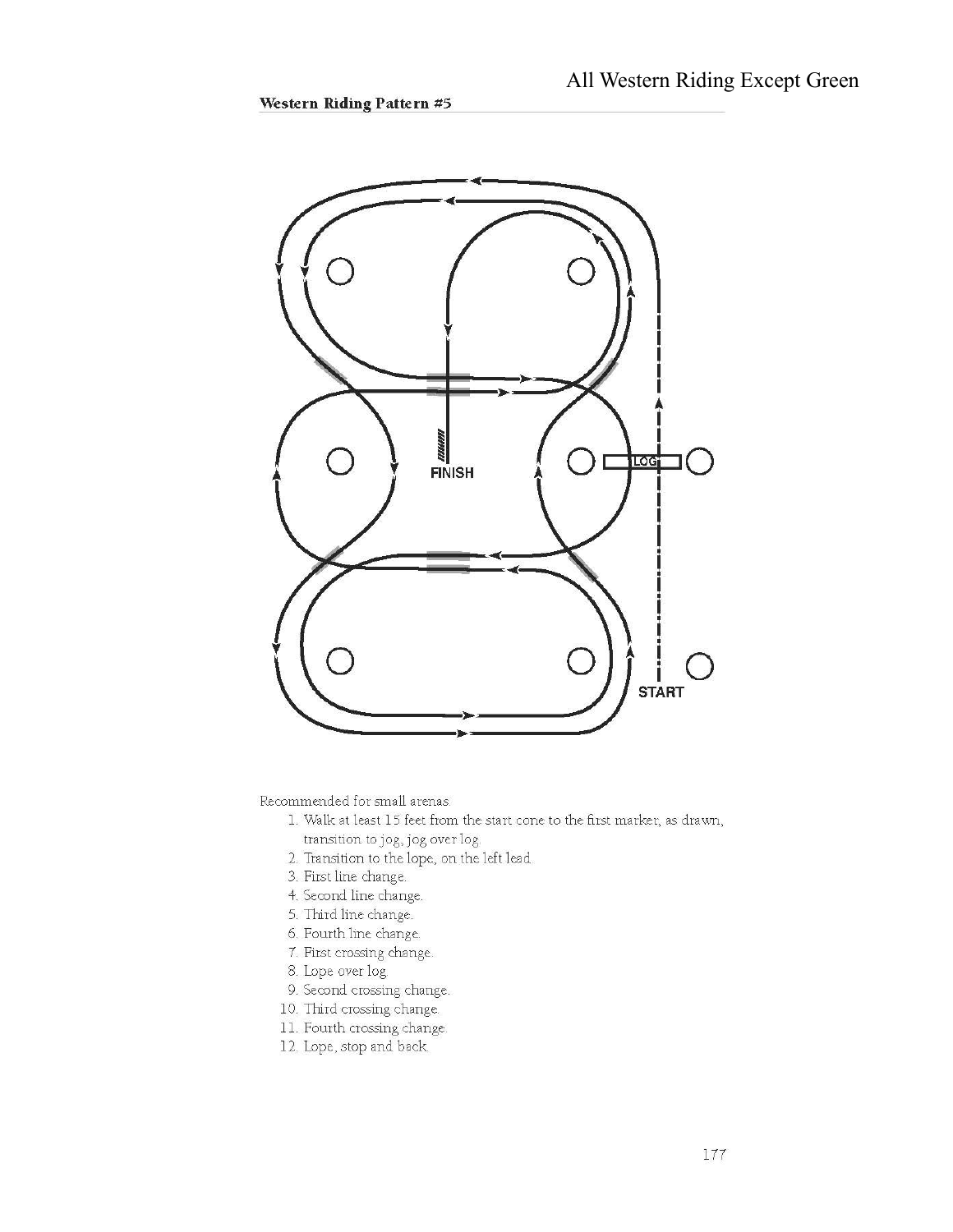# Hunt Seat Equitation All Walk Trot



Be Ready facing Cone A

- 1. 90 degree forehand turn to left
- 2. Back approximately 1 horse length.
- 3. Walk to B.
- 4. At B, Posting trot serpentine to D (changing diagonals at C).
- 5. A D, Continue posting trot curve back towards C.
- 6. At C, sitting trot back until even with B.

Pattern is complete when you cross B.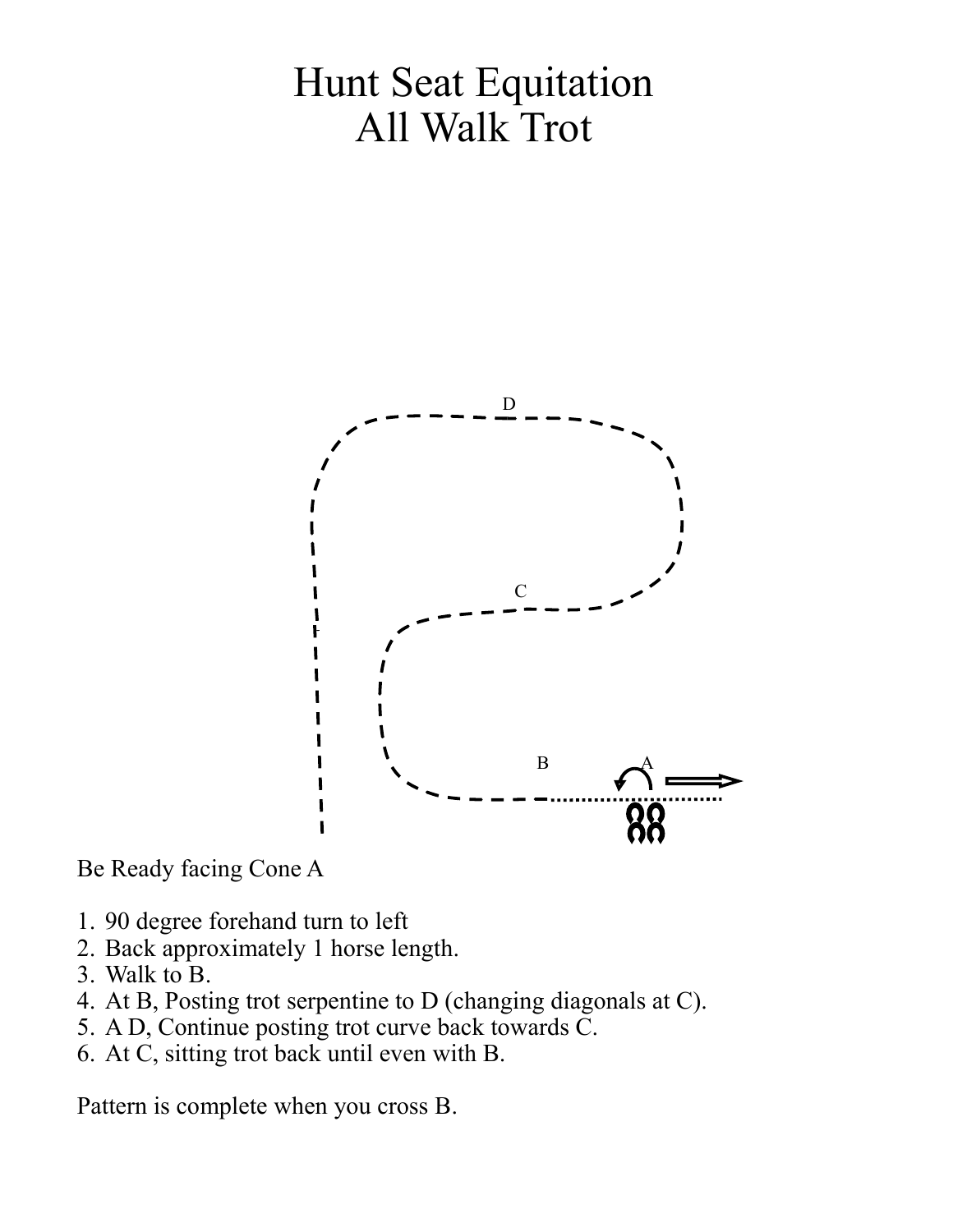# Hunt Seat Equitation All Novice and Youth 13&u



- 
- 1. 90 degree forehand turn to left
- 2. Back approximately 1 horse length.
- 3. Walk to B.
- 4. At B, sitting trot to C.
- 5. A C, Canter left lead to D.
- 6. A D, Trot curve back towards C on right diagonal.
- 7. At C, change diagonals and posting trot back until even with B.

Pattern is complete when you cross B.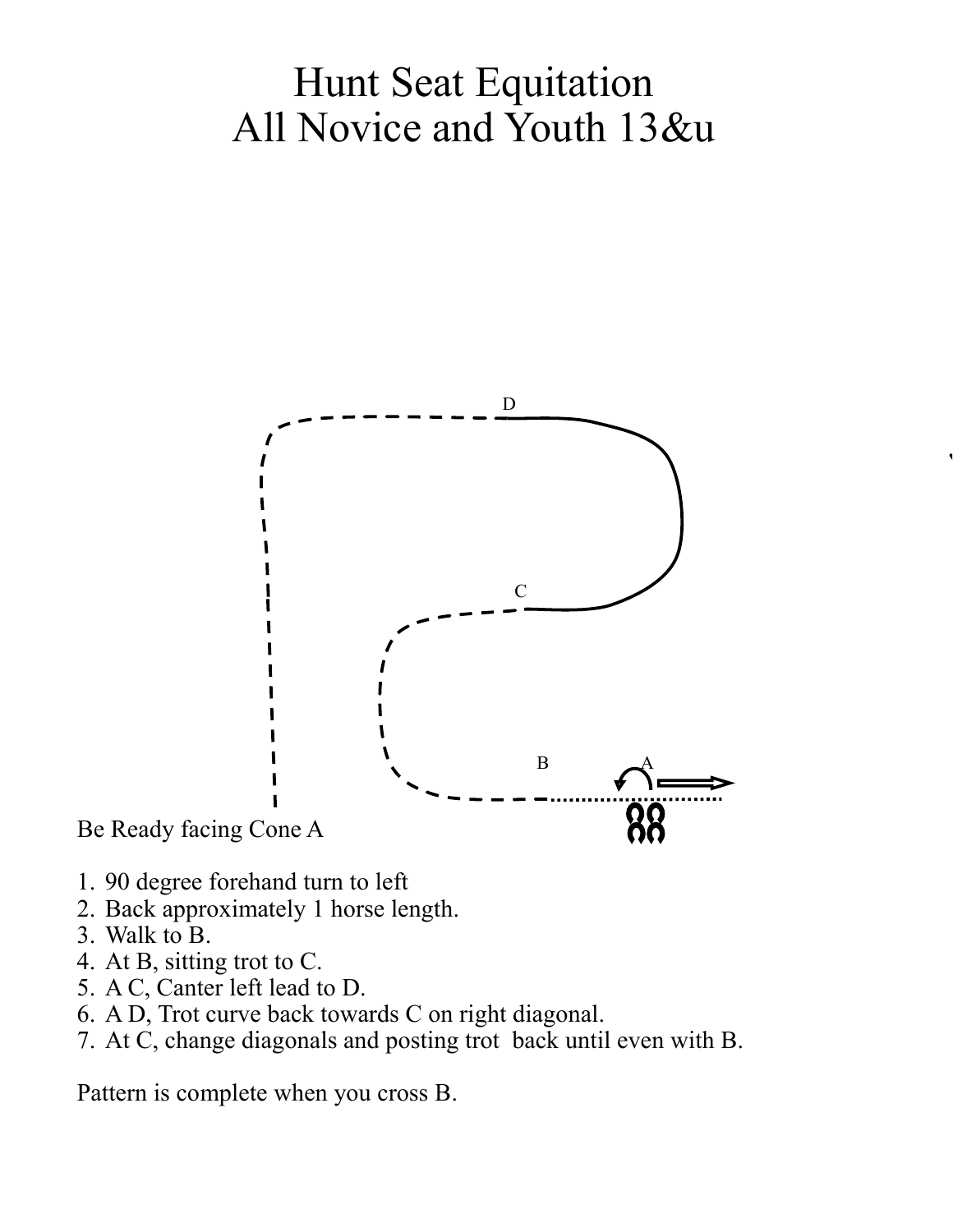# Hunt Seat Equitation Amateur and Youth 18&u



- 1. 90 degree forehand turn to left
- 2. Back approximately 1 horse length.
- 3. Walk to B.
- 4. At B, posting trot to C.
- 5. At C, Canter left lead to D.
- 6. At D, change leads (Simple/Flying), then hand gallop circle to right.
- 7. Upon completion of circle, collect the canter and canter curve back towards C.
- 8. At C, break to trot in 2 point.

Pattern is complete when you cross B.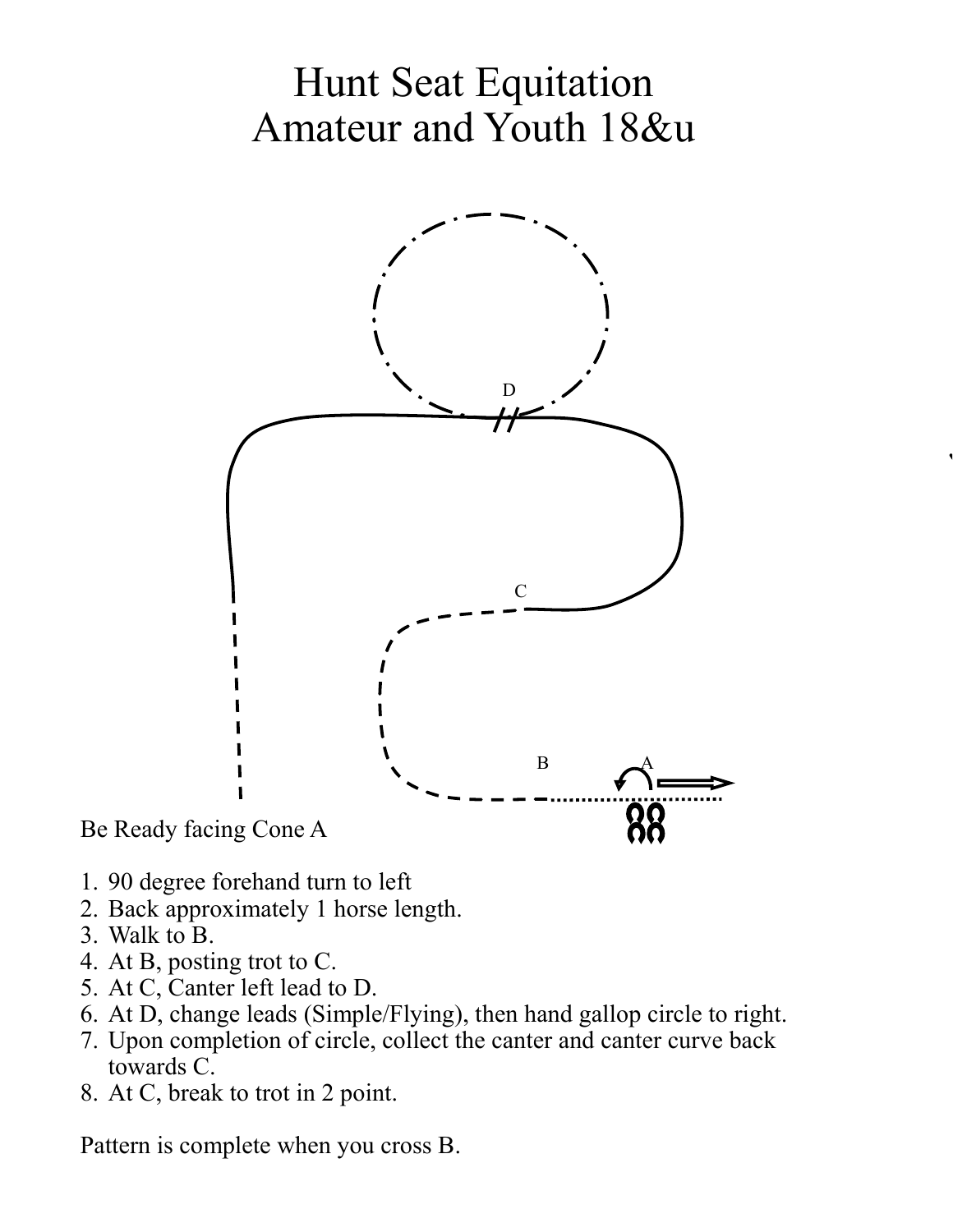# HORSEMANSHIP Limited Non Pro



Be Ready at Cone A

- 1. Back approximately 1 horse length
- 2. Extended Jog past B and Stop
- 3. 3/4 turn to the right.
- 4. Jog to C.
- 5. Lope Right Lead circle
- 6. At C change leads (simple or flying), continue on Left Lead to D.
- 7. At D, break to walk.

Pattern is complete after you walk 6 steps. Exit arena at the walk.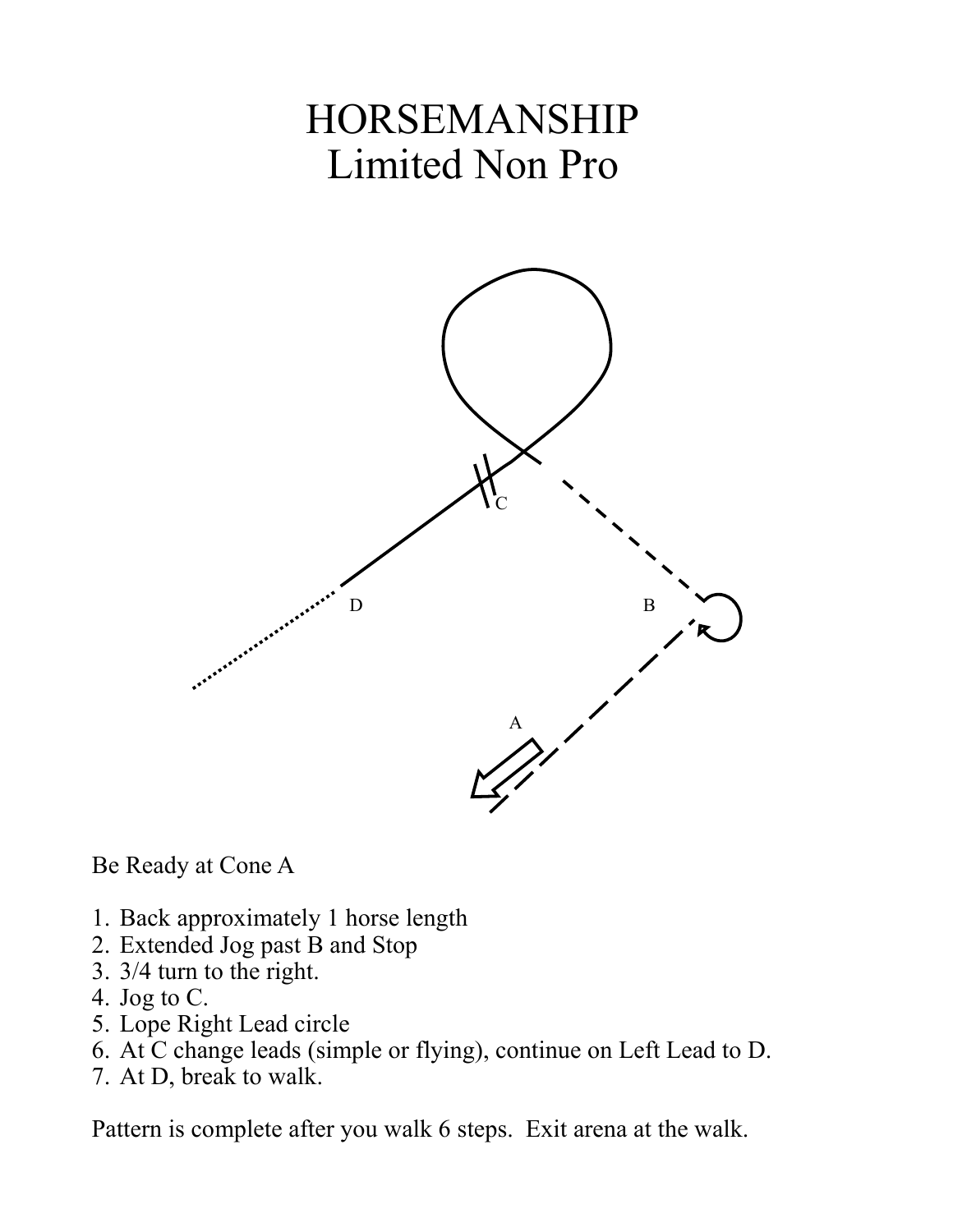# HORSEMANSHIP All Walk Trot



Be Ready at Cone A

- 1. Walk 1/2 way to B.
- 2. Jog around B to C.
- 3. Stop at C. Back 1 horse length.
- 4. Extended Jog Circle to right as shown.
- 5. At C, slow to Jog.

Pattern is complete after you trot 3 steps past D. Exit arena at the jog.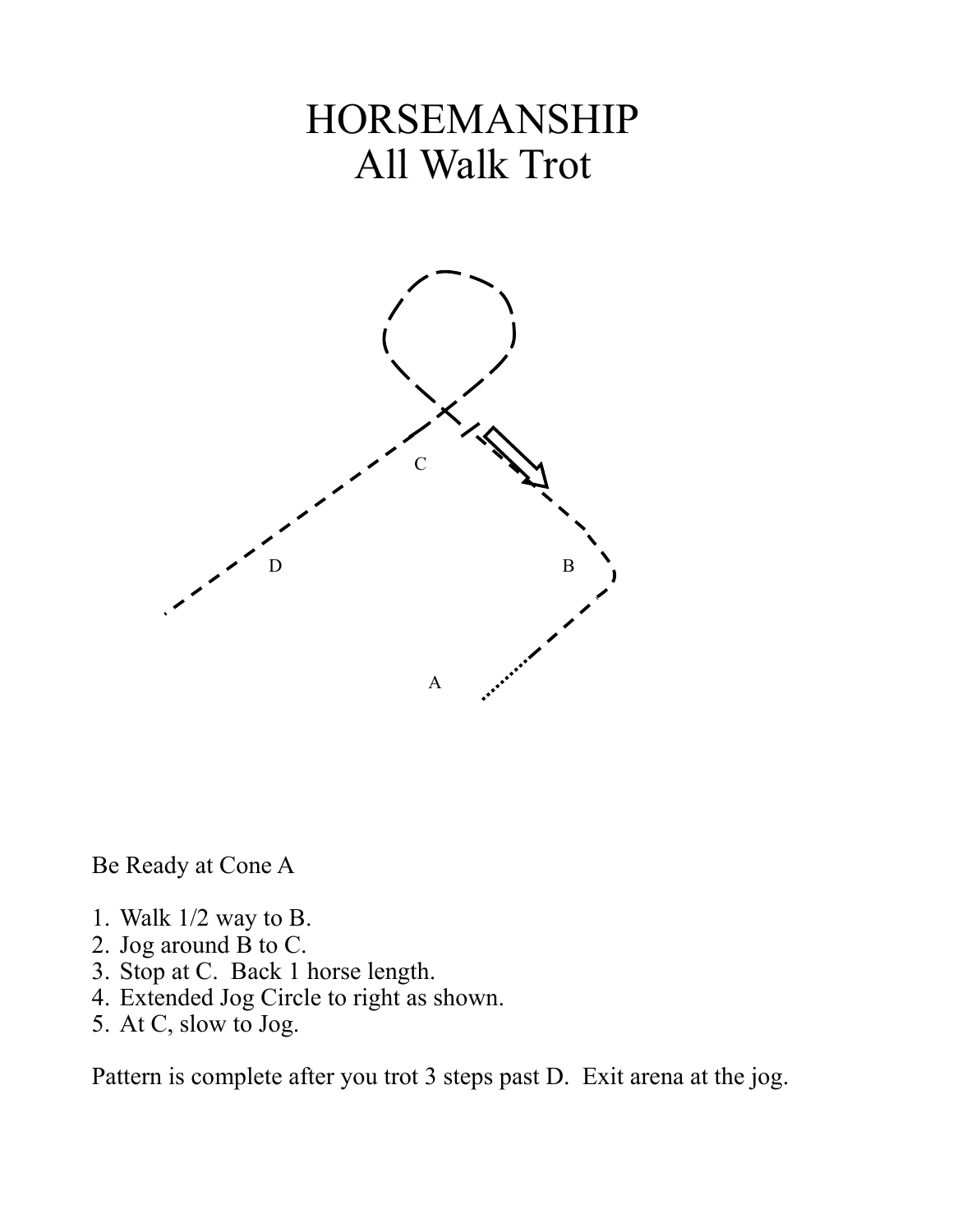# HORSEMANSHIP All Novice, and Yth 13&u



Be Ready at Cone A

- 1. Jog from A, square corner at B, and on to C.
- 2. Stop at C. Back 1 horse length.
- 3. Lope Right Lead circle
- 4. At C change leads (simple or flying), continue on Left Lead to D.
- 5. At D, break to walk.

Pattern is complete after you walk 6 steps. Exit arena at the walk.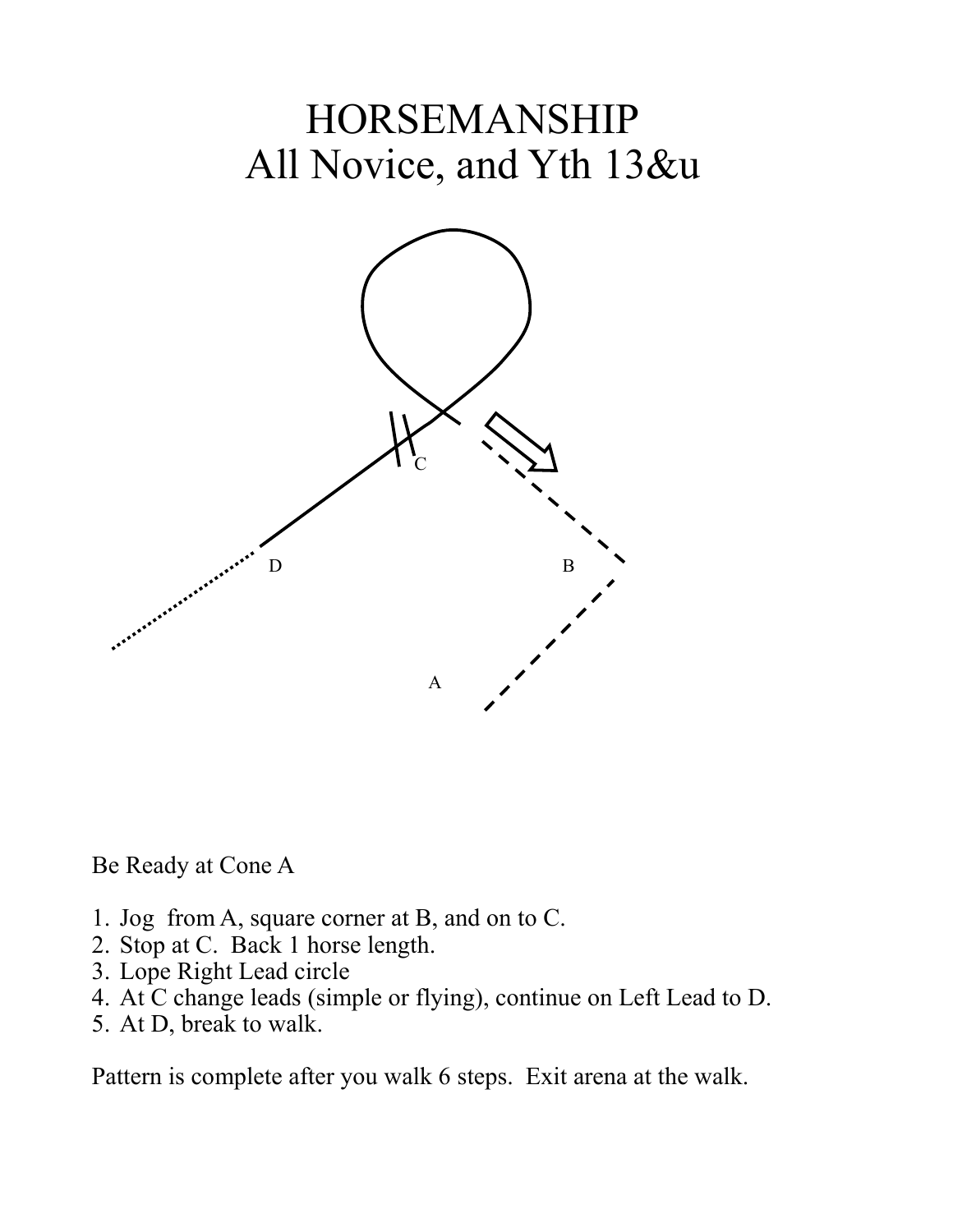# HORSEMANSHIP Youth 18&u and Amateur



Be Ready at Cone A

- 1. Extended Jog past B and Stop
- 2. 1 1/4 turn to the left.
- 3. Jog to C. Stop and Back 1 horse length.
- 4. Lope Right Lead circle
- 5. At C change leads (simple or flying), continue on Left Lead to D.
- 6. At D, break to walk.

Pattern is complete after you walk 6 steps. Exit arena at the walk.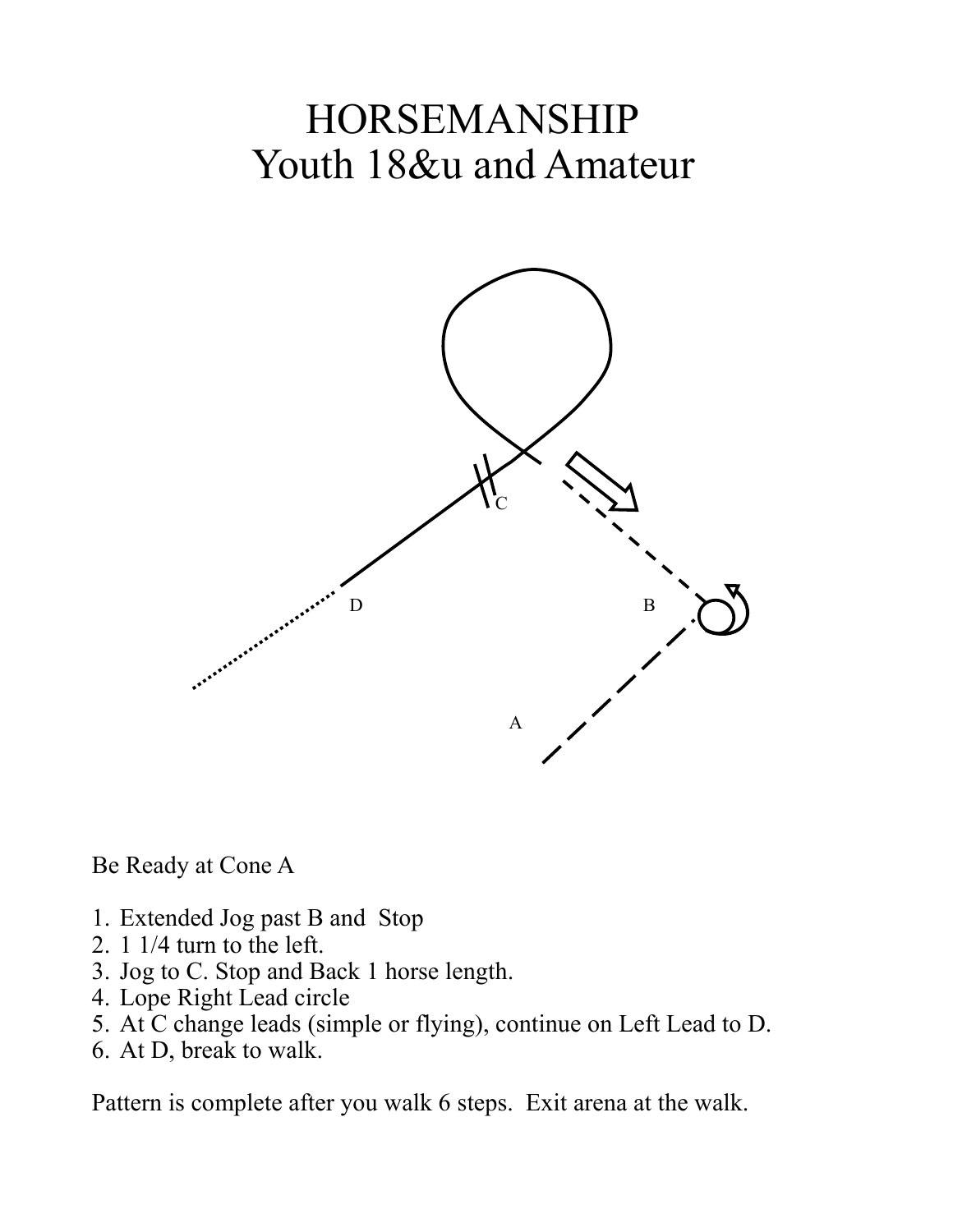#### TRAIL All Walk Trot and In Hand Trail



- 6. Walk out of box through chute
- 7. Trot over logs.

Pattern complete when you pass the cone.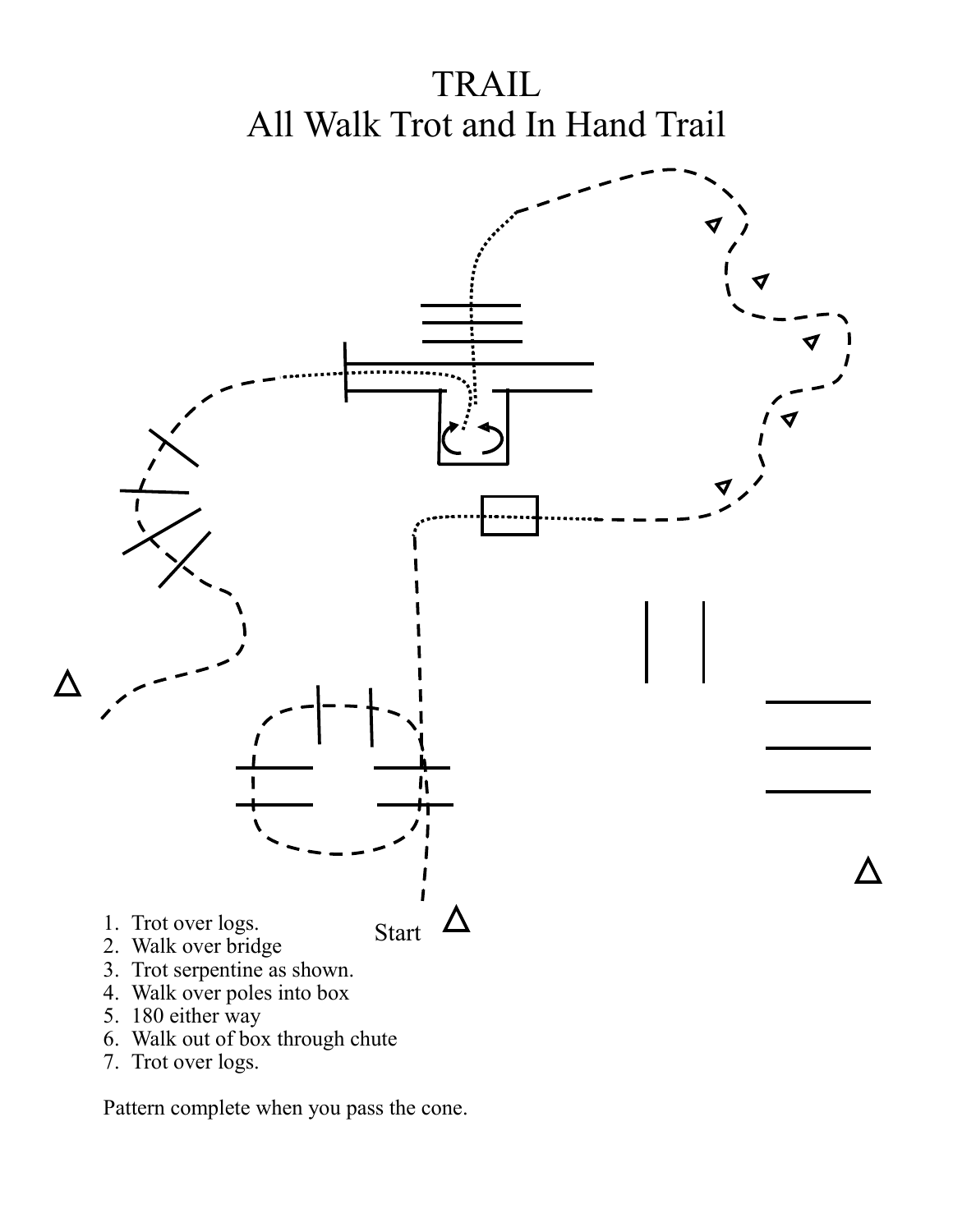

- 6. Trot serpentine as drawn
- 7. Walk Over Bridge
- 8. Right lead over poles.

Pattern is complete when you lope past the cone